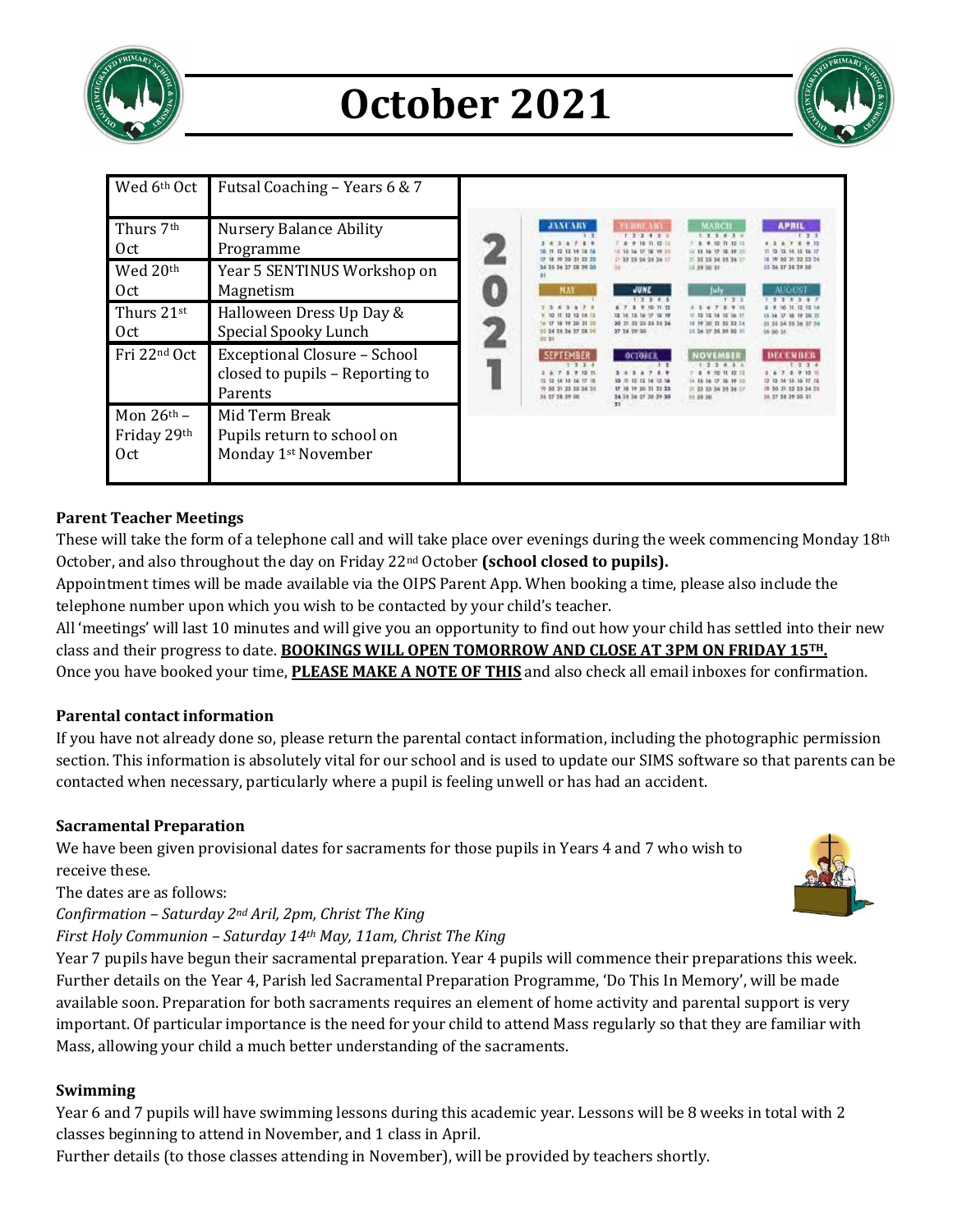

## **Nursery Balance Ability Programme**

Our Nursery pupils have begun a 6-week Balance Ability Programme through Fermanagh & Omagh District Council. A tutor will visit each week (on a Thursday) and will help the children develop the important skill of balancing, including the use of balance bikes as an early step towards cycling. Miss Curry's class will have their 6 sessions first, with Mrs. Law's class to enjoy their 6 week block afterwards.

## **Year 6 & 7 Futsal Programme**

Our Year 6 and 7 pupils are looking forward to a 4 week coaching course in Futsal, through David Alonso from Omagh Futsal Club.

Coaching sessions will commence on Wednesday  $13<sup>th</sup>$  October for 4 weeks and will form part of the PE provision for these classes for the 4 weeks.

## **IEP's**

If your child has an Individual Education Plan, you should have received a copy from your child's teacher for your review and agreement. The school must retain a copy signed by a parent for each of these. If you have not received this, you may have missed your child's teacher trying to contact you about this. If you have not yet signed and returned your child's IEP, please do so as soon as possible.

If you are not sure whether this applies to your child, your child's teacher will be able to help when they contact you again for Parent Teacher Meetings next week.

## **ENGAGE Programme**

We are delighted to be able to offer this programme of intervention again this year, as we strive to address the impact that enforced school closures have had on the progress of some pupils.

If your child has been included in this programme, you will receive a letter this week with further details about what support your child may be offered and when.

Miss Mallon is once again heading up the programme which proved very worthwhile for the pupils involved last year.

## **Nut Free School**

An Cate of Free Action Earth<br>May Peace Prevail On Earth

We have pupils in our school who suffer severe reactions to nuts and thus we are a NUT FREE SCHOOL. Please be vigilant about what goes in packed lunches and ensure that there are no foods that contain nuts or have traces of nuts. If packed lunches include processed/packaged items, please check the ingredients carefully.

In our canteen we refer to a list of foods which we would like children to avoid. We are currently seeking further, current advice on this important issue and will aim to share this information with parents when we have received it. We appreciate your support and patience whilst we manage this for the well-being of our pupils.

## **Whole School Vaccinations**

Flu vaccinations will be administered in school on Tuesday 9th November. All pupils should by now have received a letter explaining how the vaccinations work and parental permission will also have been sought through this letter.



## **Peace Pole – 40 Years of Integrated Education in Northern Ireland**

We were delighted to last week be joined by former OIPS Principal, Eric Bullick, as we marked the 40<sup>th</sup> Anniversary of Integrated Education beginning in NI, by erecting a Peace Pole near the main entrance to the school. The Peace Pole was first gifted to the school in 2004 by a group of visiting Japanese Teachers and is inscribed with the words, 'May Peace Prevail On Earth'. We are very grateful to Mr Bullick for visiting us again to mark this occasion and thank you as well to Richard (and the team of pupils from across the school) who helped erect the pole and Mrs Clements who organised everything.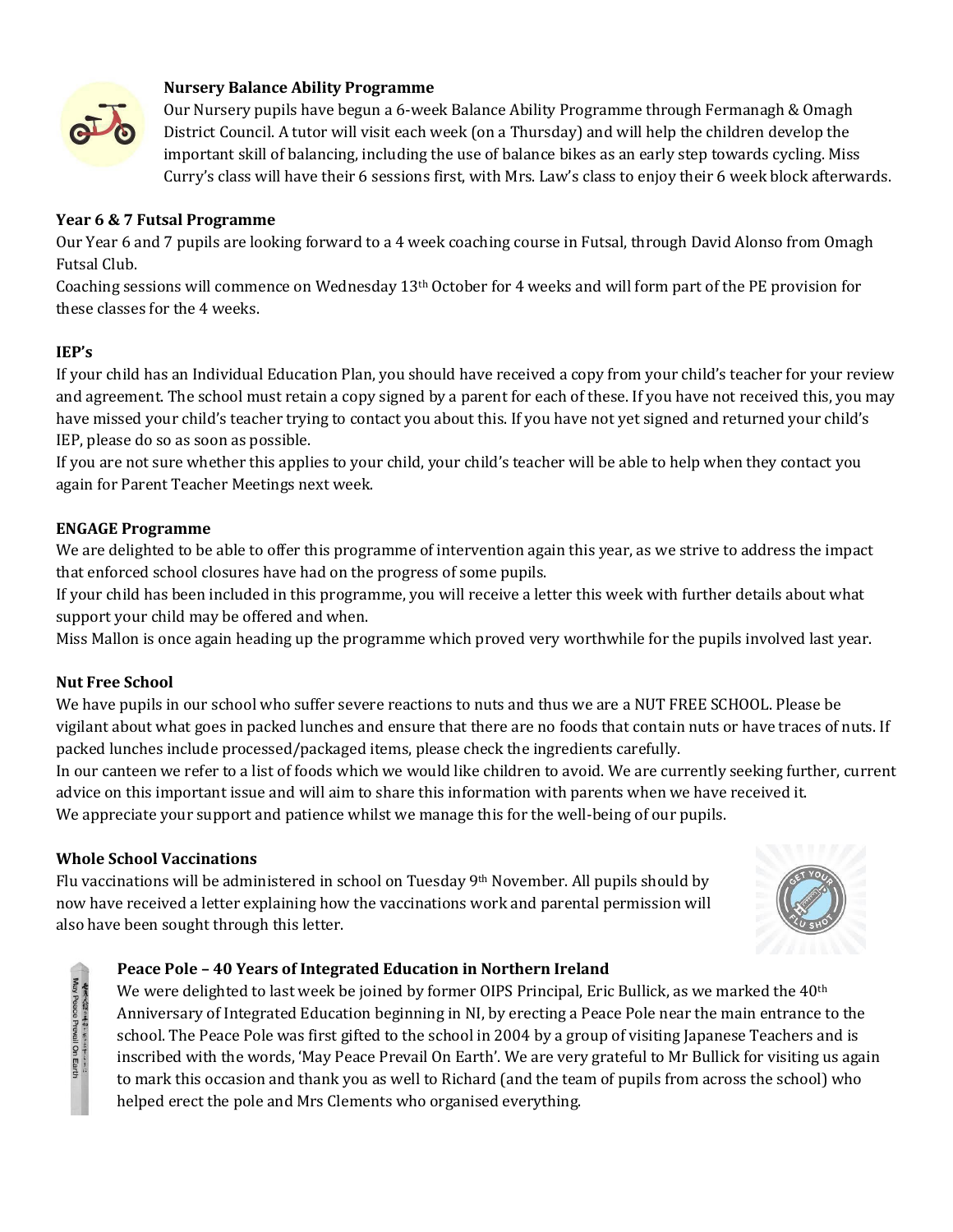# **Attendance**

If your child is going to be absent for the day, please telephone the office in the morning to alert our staff. A note should then follow upon your child's return to school so that our attendance records can be amended to indicate the reason for absence.

Please also be aware that arriving late for school (after registration has closed) is considered an absence and must be recorded in this manner.

Please consider the following guidance from the Department of Education:

| 100% Attendance                                                                                                                                                                                                                                             | 0 Days Missed                                               | Excellent    |  |  |  |  |
|-------------------------------------------------------------------------------------------------------------------------------------------------------------------------------------------------------------------------------------------------------------|-------------------------------------------------------------|--------------|--|--|--|--|
| 95% Attendance                                                                                                                                                                                                                                              | 9 Days of Absence 1 Week and 4<br>Days of Learning Missed   | Satisfactory |  |  |  |  |
| 90% Attendance                                                                                                                                                                                                                                              | 19 Days of Absence 3 Weeks<br>and 4 Days of Learning Missed | Poor         |  |  |  |  |
| 85% Attendance                                                                                                                                                                                                                                              | 28 Days of Absence 5 Weeks<br>and 3 Days of Learning Missed | Very Poor    |  |  |  |  |
| 80% Attendance                                                                                                                                                                                                                                              | 38 Days of Absence 7 Weeks<br>and 3 Days of Learning Missed | Unacceptable |  |  |  |  |
| 75% Attendance                                                                                                                                                                                                                                              | 46 Days of Absence 9 Weeks<br>and 1 Day of Learning Missed  | Unacceptable |  |  |  |  |
| For some parents, 90% may seem like an acceptable level of attendance, but the reality is that<br>90% attendance means that your child will miss half a school day each week or 19 days of<br>school during the school year - that's nearly 4 school weeks. |                                                             |              |  |  |  |  |

**We intend to begin using the OIPS Parent App as a means of alerting the school to pupils' absence. Once this is ready to commence, we will let you know.**

# **Accelerated Reader**

We are delighted that this fantastic programme is operating in our Year 5-7 classes under the guidance of our Literacy coordinator Mrs Young. Our pupils in these classes have been assessed to identify their reading level and will embark upon reading a range of books, achieving their goals and targets and improving their reading ability as they progress up the levels.

Pupils can move through various stages of reading competency. Prizes are available for those who reach Millionaire or Multi-Millionaire Word level and all pupils who move on to new stages are recognised and celebrated through Assembly and our 'Wall of Fame' AR Board in school.

Please encourage your child to read as much as possible and support them to do so at home.



# **Halloween Dress Up**

Pupils can come to school in Halloween Fancy Dress on Thursday 21<sup>st</sup> October. There will be a range of activities for our pupils to enjoy during the day including a disco!

# **Mid Term Break**

School will be closed for pupils from Friday 22<sup>nd</sup> October (Reporting to Parents Day) for Mid Term Break, reopening on Monday 1st November.

We hope that all our pupils (and parents!) have an enjoyable Mid Term Break.